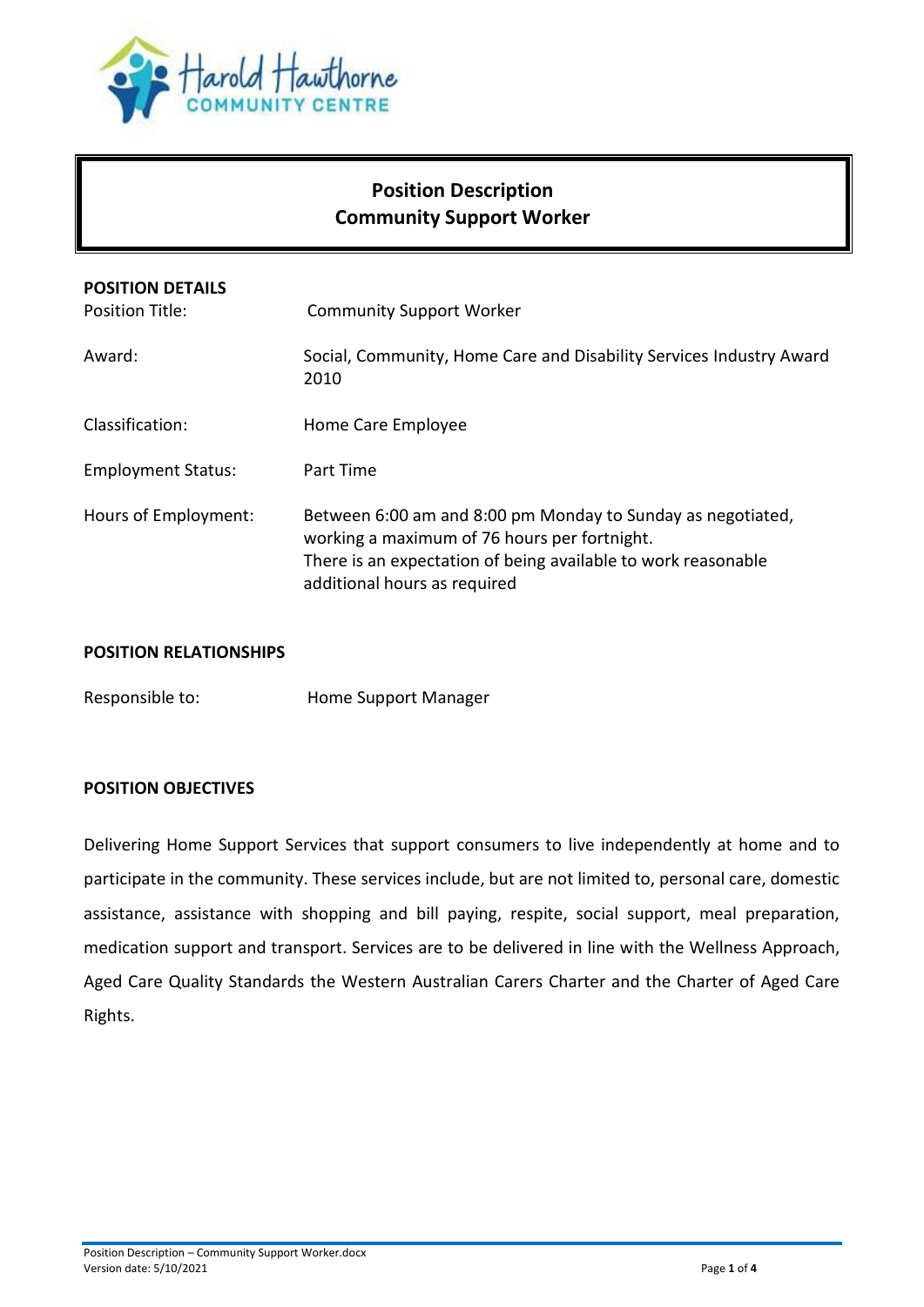### **PRINCIPAL RESPONSIBILITIES**

- **1. Provide assistance and support to consumers as detailed in the consumer's Support Plan.**
- $\triangleright$  Support consumers to complete activities of daily living and to remain connected to the community.
- $\triangleright$  Provide assistance based on the specific tasks outlined in the consumer's Support Plan.
- $\triangleright$  Promote and foster the independence of the consumer and support the consumer to achieve their identified goals.
- $\triangleright$  Tasks to be completed include and are not limited to:
	- Domestic assistance, including vacuuming, cleaning bathrooms and toilets, changing bed linen, hanging out washing, ironing mopping wet areas and general cleaning in the home.
	- Personal care, including assisting consumers in carrying out self-care tasks such as showering assistance, dressing, toileting, personal grooming and hygiene. .
	- Assistance with preparing and cooking a meal in the consumers home.
	- Developing a shopping list in consultation with the consumer, purchasing shopping or bill paying on behalf of the consumer and/or taking the consumer shopping and bill paying.
	- Accompanying consumers to hospital/medical appointments or elsewhere as discussed and agreed to with the Home Support Coordinator.
	- Prompting medication as documented in the consumer's Support Plan.
	- Providing social support via companionship and assisting the consumer to participate in community life including assisting with the paying of bills and banking.
	- Providing respite for carers through supervision and assistance to the consumer so the carer can take a break.

### **2. Monitor consumer Support Plans to ensure services remain relevant.**

- $\triangleright$  Advise the Home Support Coordinator if support other than that described in the Support Plan appears necessary.
- $\triangleright$  Report to the Home Support Coordinator and complete consumer progress notes and other documentation as required (i.e.: TurnPoint Care notes), if any changes are observed in the consumer or the home environment.
- $\triangleright$  Monitor and provide feedback on the consumers progress towards meeting their goals as outlined on the support plan.

### **3. Maintain accurate documentation and records.**

 $\triangleright$  Provide services as they are specified on the TurnPoint Care roster, unless otherwise advised by the Scheduler or Service Delivery Coordinator.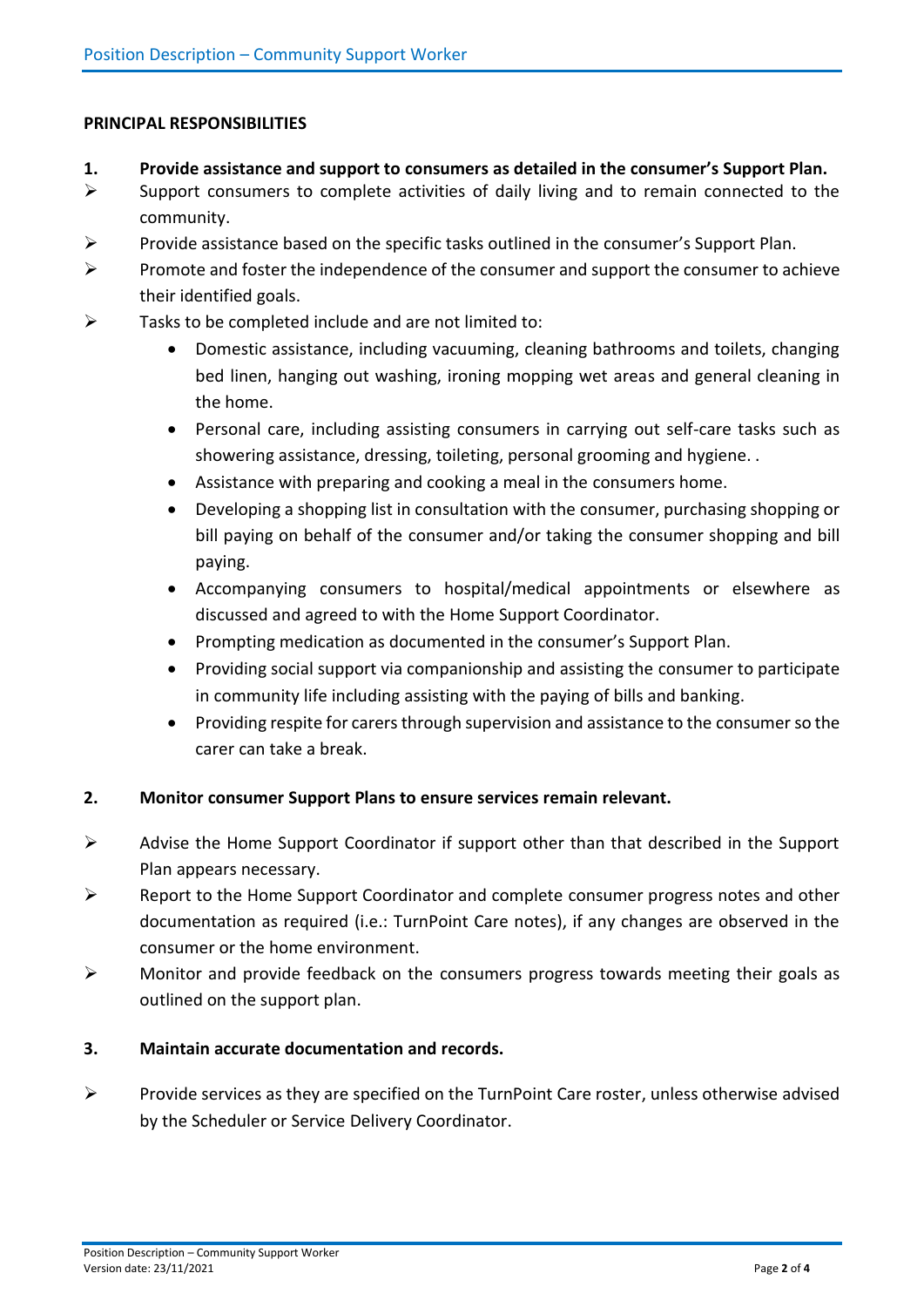- $\triangleright$  Record start and complete times, and all other service data as per procedures for each appointment on the TurnPoint Care roster. Collect and receipt all monies from consumers if assisting with shopping by list.
- $\triangleright$  Collect consumer signatures for appointments completed in TurnPoint Care.

## **OTHER DUTIES:**

- $\triangleright$  Promote the Wellness Approach to service delivery by actively working with the consumer to prevent loss of independence by focusing on the retaining of skills, regaining skills and/or learning new skills.
- $\triangleright$  At all times, maintain confidentiality and security of information regarding consumers, staff and the activities of the Centre in accordance with the Confidentiality Agreement.
- $\triangleright$  Actively seek and report on methods of improving systems of work, policies and practices to support continuous improvement.
- $\triangleright$  Ensure all work is carried out in compliance with the policies and procedures of the Centre.
- $\triangleright$  Develop and maintain a high standard of service to both external and internal stakeholders.
- $\triangleright$  Share information regarding consumer issues and wellbeing with other staff as necessary to maintain appropriate levels of consumer care.
- $\triangleright$  Assist in other areas when required to assist with workload or to provide advice in an area of expertise.
- $\triangleright$  Maintain a sound understanding of Workplace Health and Safety issues in relation to this position and, in accordance with the Centre's Guidelines, apply this knowledge and put it into practice in the workplace.
- $\triangleright$  Notify the Service Delivery Coordinator of any leave of absence in a timely manner.
- $\triangleright$  Attend all staff meetings and organisational training sessions as required.
- $\triangleright$  Other duties as requested.

### **POSITION REQUIREMENTS**

#### **Essential**

- 1. Possession of Certificate III in Aged Care, Community Care, Disability Services or recognised equivalent.
- 2. Ability to work effectively under limited supervision, both as a member of a team and autonomously, as required.
- 3. Good communication and interpersonal skills with the ability to work well with people from diverse backgrounds.
- 4. Ability to write informative consumer progress reports and paperwork.
- 5. Good organisational and time management skills.
- 6. A good understanding of Workplace Health and Safety requirements, as they relate to this position.